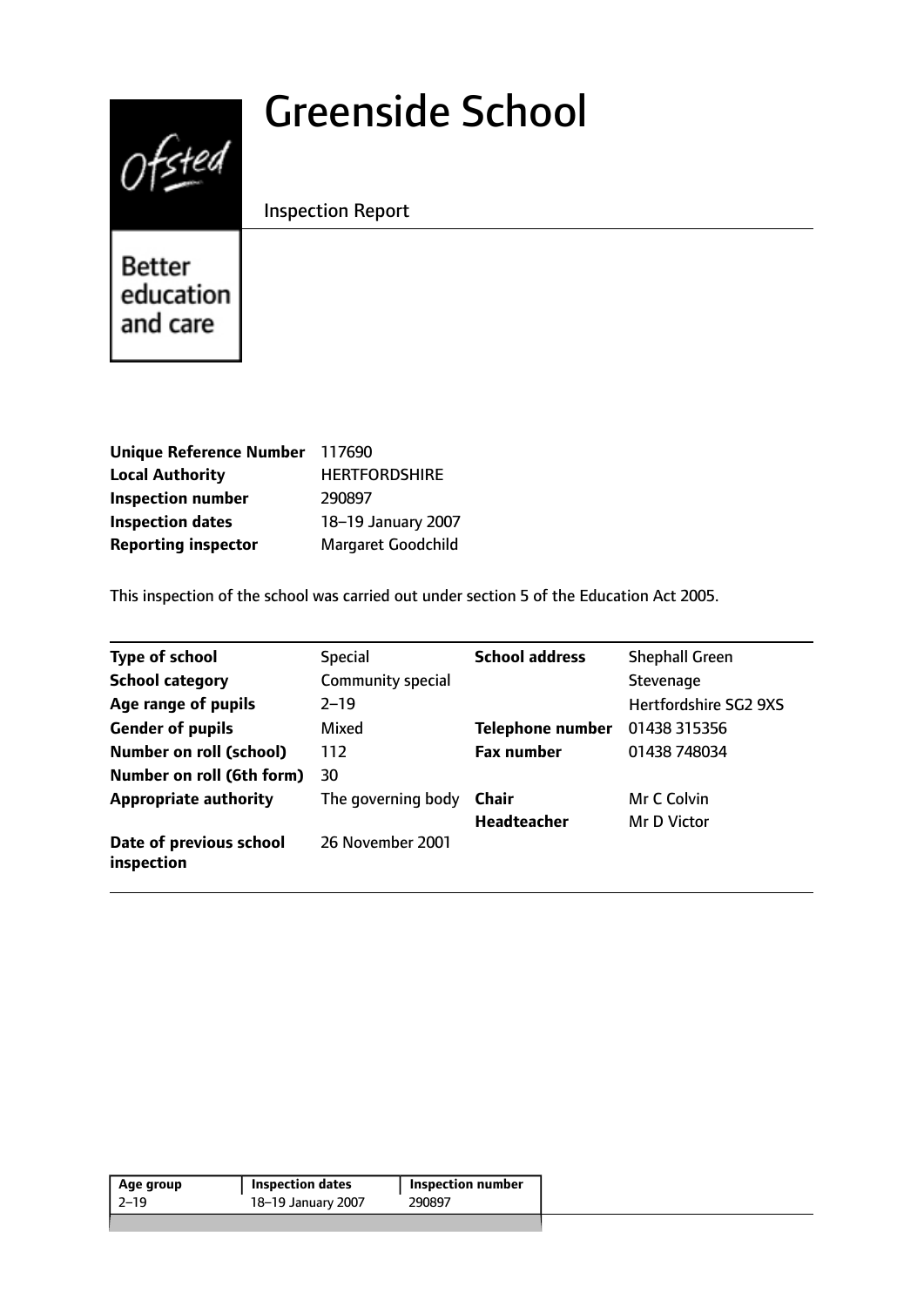© Crown copyright 2007

Website: www.ofsted.gov.uk

This document may be reproduced in whole or in part for non-commercial educational purposes, provided that the information quoted is reproduced without adaptation and the source and date of publication are stated.

Further copies of this report are obtainable from the school. Under the Education Act 2005, the school must provide a copy of this report free of charge to certain categories of people. A charge not exceeding the full cost of reproduction may be made for any other copies supplied.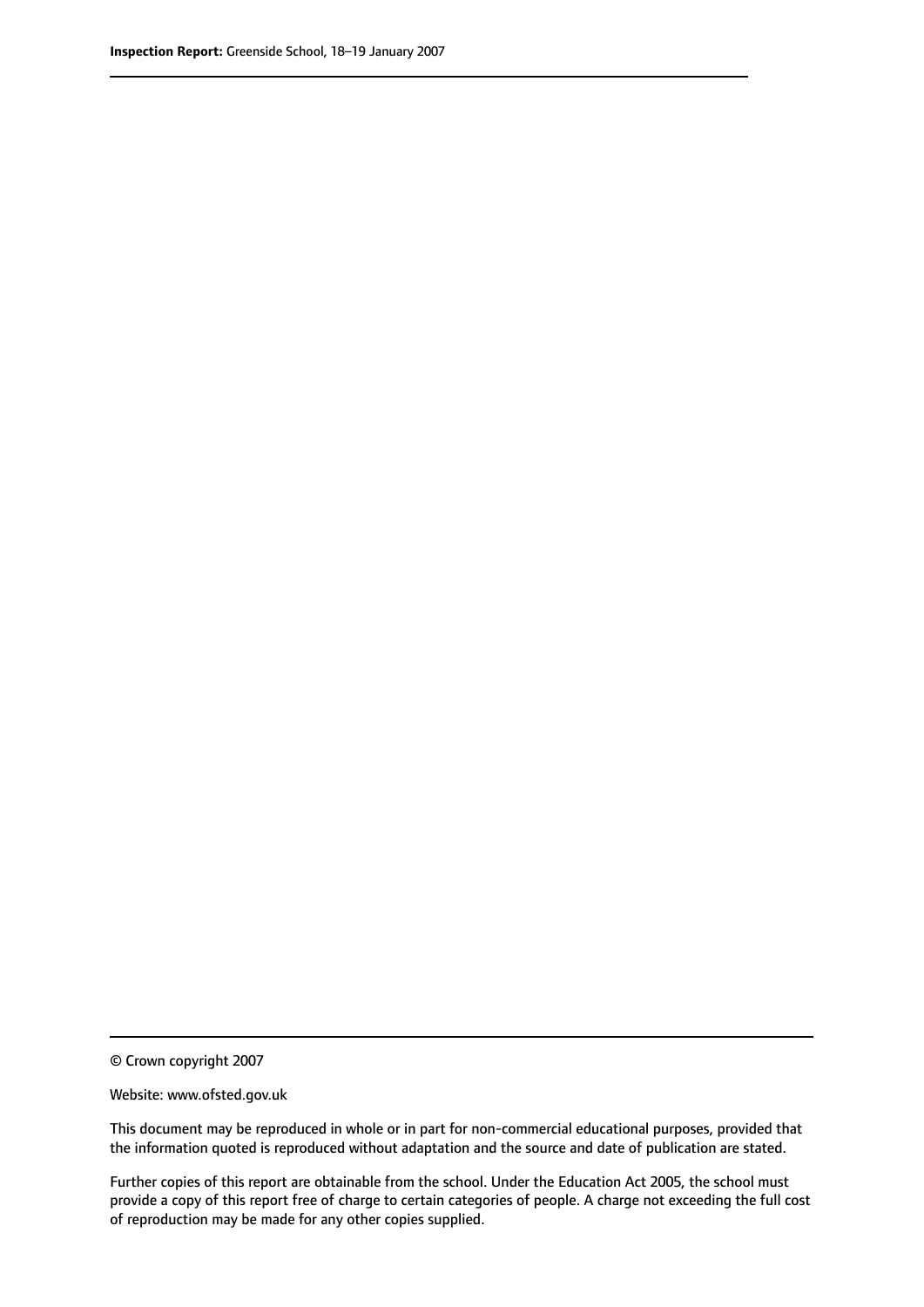# **Introduction**

The inspection was carried out by two Additional Inspectors.

## **Description of the school**

This is a special school for pupils with severe and profound and multiple learning difficulties. There has been a rise in numbers since the last inspection, with a particular increase in the number of pupils with autistic spectrum disorders and complex difficulties. The number of pupils with moderate learning difficulties transferring into post-16 has also increased significantly.

## **Key for inspection grades**

| Good         |
|--------------|
|              |
| Satisfactory |
| Inadequate   |
|              |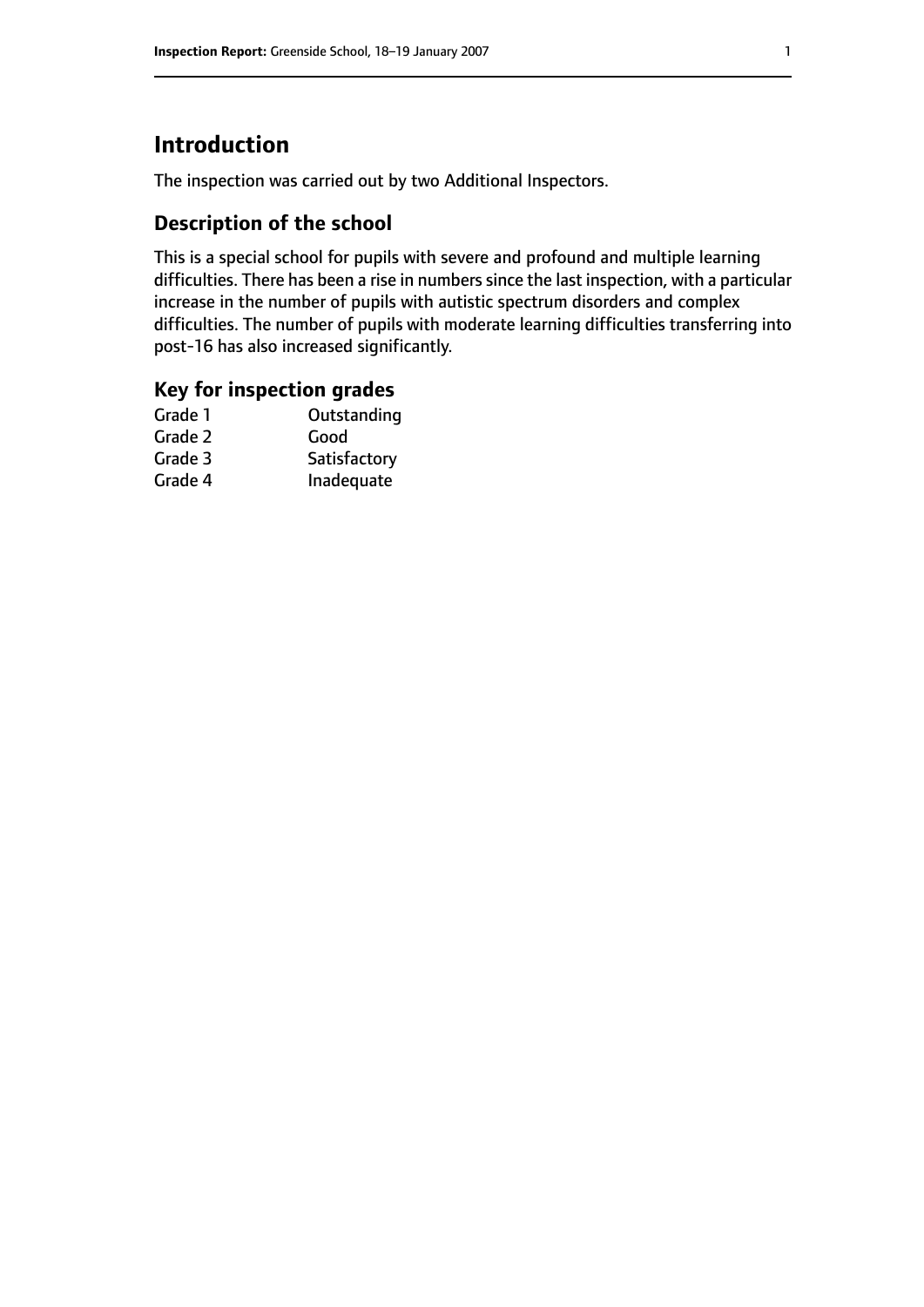# **Overall effectiveness of the school**

#### **Grade: 2**

This is a good school with outstanding features. It has made good improvement since the last inspection and is well placed to improve further. It provides good value for money.

Throughout the school, pupils make outstanding progressin their personal development and achieve well in response to good teaching and exceptionally high quality care. Parents appreciate this a great deal and express a high level of satisfaction. As one parent put it 'My son has a real possibility of leading a semi-independent life because he is encouraged every step of the way to achieve in areas that will make a real difference to the quality of his life'. Children in the Foundation Stage and students at post-16 are well provided for and both progress well.

Throughout the school, teachers manage pupils' behaviour extremely well so that pupils learn and grow in an environment that is calm and positive. Pupils with autistic spectrum disorders are managed very skilfully and the school responds with great sensitivity to their personal needs. Improving the development of pupils' communication skills is a current whole school priority. Some staff make good use of signing and pictures to explain to pupils what is about to happen and to involve them in decision making. However, aids such as switches and symbols, as well as signing, are not used as frequently as they should be as a matter of course, especially for pupils with complex needs. There is variation in the quality of lesson planning. In the best lessons, teachers identify precisely what they want each pupil to achieve but some lessons are not planned sufficiently to match the needs of individual pupils.

The previous inspection - and the one before that - judged the accommodation to be inadequate. An increase in numbers since then has put further pressure on the limited space available. The school is working with the local authority and the neighbouring secondary school in an attempt to resolve this. In the meantime, staff do all they can to overcome restrictions imposed by the premises. Outstanding links with other educational establishments mean that pupils at Key Stage 4 go to the neighbouring secondary school for some subjects, and most students at post-16 attend courses in further education colleges for part of their time. However, lack of space places some restrictions on activities at post-16 and it particularly affects pupils at Key Stage 3. The school is constrained in the way it groups these pupils and has no specialist facilities, for instance, for science and design and technology.

The school is led and managed well. The headteacher has a very clear vision for the school and is innovative and outward looking in his determination to meet each pupil's needs as fully as possible. He is supported exceptionally well by the deputy head, who has developed a package of computerised assessment materials of outstanding quality that is beginning to raise pupils' achievement. Other staff, with key responsibilities, provide good support and the school is accurate in the evaluation of its own effectiveness. However, the monitoring of teaching and learning is not as rigorous as it should be in identifying and sharing best practice or remedying inconsistencies. Governors fulfil their responsibilities well.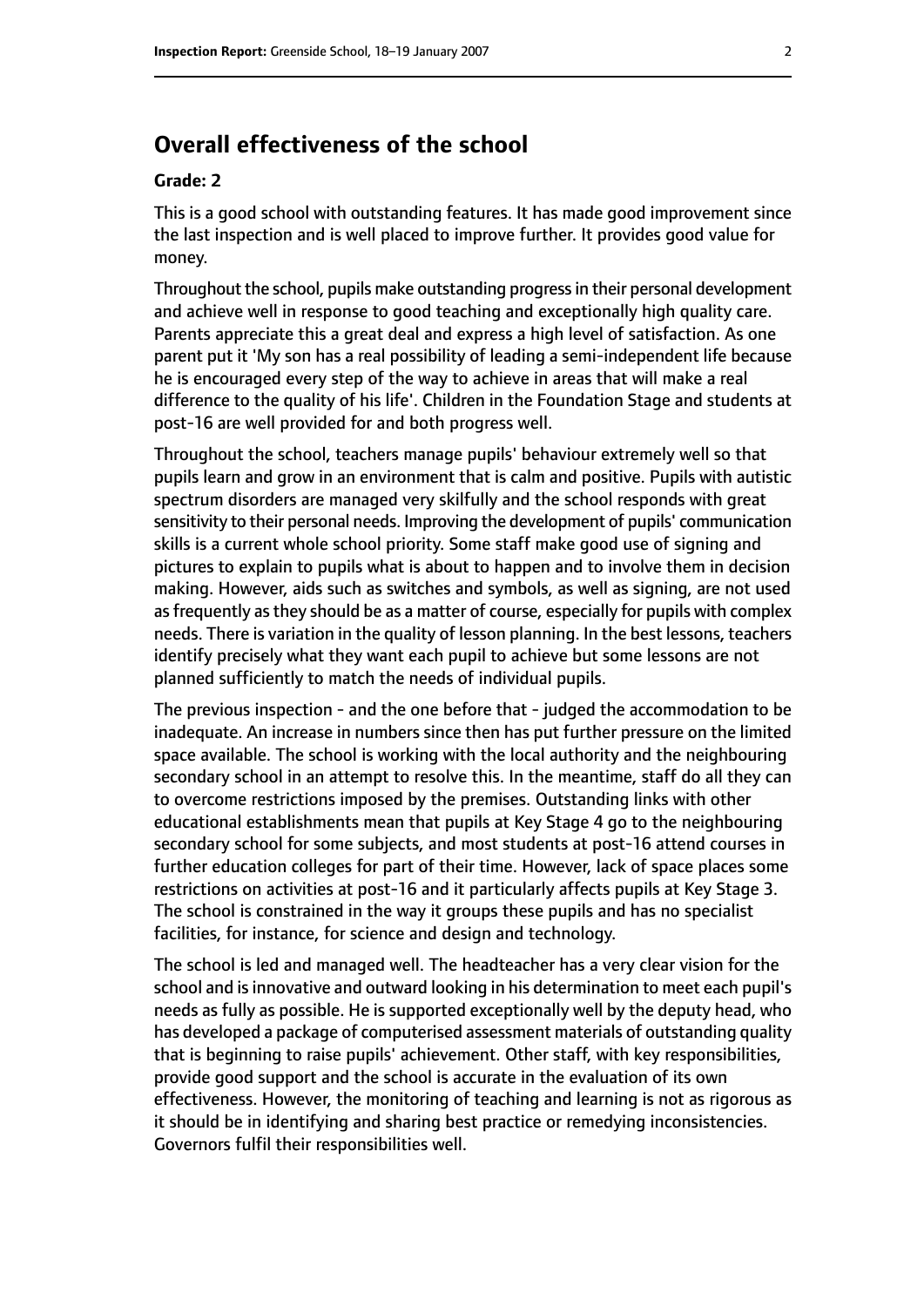## **Effectiveness and efficiency of the sixth form**

#### **Grade: 2**

The school provides well for students at post-16. Good teaching and a curriculum matched to their needs enable students to achieve well. Their personal development is outstanding and firms who provide work experience report that they have a 'can do' attitude. The inadequate accommodation makes it very difficult for students to come together as a group, however, and limited space in the post-16 block particularly affects those with mobility difficulties and complex needs. Post-16 provision is led well and gives good value for money.

## **What the school should do to improve further**

- Strengthen the monitoring of teaching and learning to ensure that teachers match work consistently to the needs of individual pupils and that they regularly use suitable aids and methods to support pupils' communication.
- Make urgent representations to secure a solution to the school's ongoing accommodation difficulties.

# **Achievement and standards**

### **Grade: 2**

### **Grade for sixth form: 2**

Although pupils achieve well, standards are well below the national average as a result of their learning difficulties and disabilities. They make good progress towards the challenging targets in their individual education plans and exceptionally good progress in developing independence skills. As they move through the school, pupils make good progress in gaining basic skills in literacy and numeracy, but the progress of pupils who need support in communicating varies from one class to another. When aids such as switches and symbols are not made available as a matter or course, individual pupils do not make as much progress as they should. Throughout the school, pupils with autistic spectrum disorders make good progress. Attractive artwork on display shows that pupils make very good progress in expressing their ideas in two and three dimensions. Pupils make outstanding progress in swimming: the vast majority learn how to swim during their time at the school and some extend their skills by going to the local adult pool. Pupils at Key Stage 4 make good progress in the ASDAN (Award Scheme Development and Accreditation Network) Transition Challenge and those at post-16 build on this in the ASDAN 'Towards Independence' and Entry Level 'Life Skills' courses.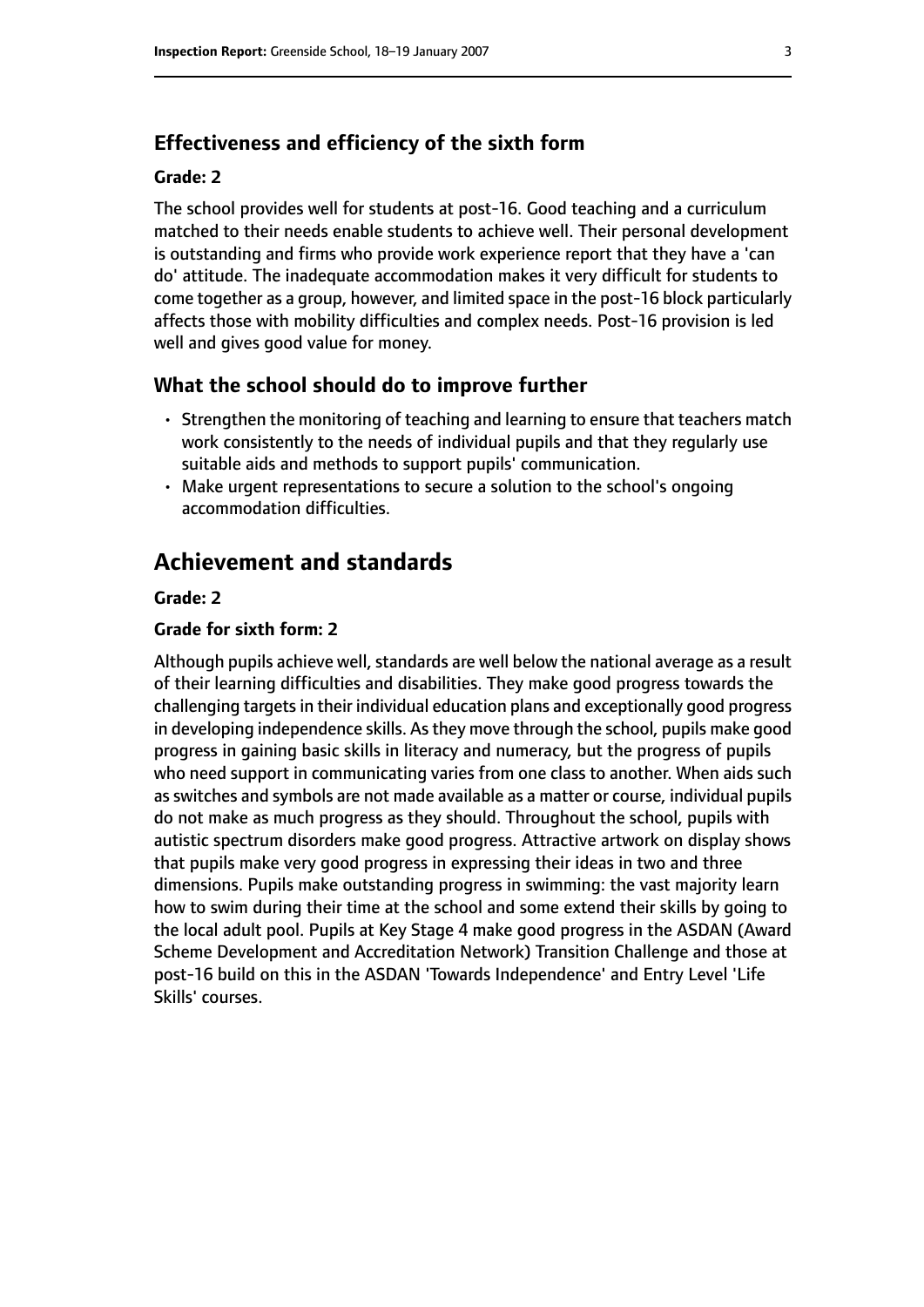# **Personal development and well-being**

## **Grade: 1**

## **Grade for sixth form: 1**

Personal development and well-being are outstanding. Pupils enjoy learning and parents confirm that their children like coming to school. Attendance is good and behaviour is exceptionally good. Pupils' spiritual, moral, social and cultural development is outstanding. The wide range of educational visits including, for example, to a Buddhist Monastery where pupils had lunch with the monks, and the superb use of drama where pupils have enacted the story of 'Richard III' and 'A Midsummer Night's Dream', significantly enrich their personal awareness. High quality relationships and social harmony are evident throughout the school. Pupils display trust and respect for adults as well as utmost care and consideration for one another. Older pupils contribute to decisions about school improvement and a high number are actively pursuing the Duke of Edinburgh Bronze Award. Pupils learn how to stay healthy and safe: they take part in physical activities with real enthusiasm. Work-related learning helps them to develop life skills and to grow in maturity so that they are well prepared for the future.

# **Quality of provision**

## **Teaching and learning**

**Grade: 2**

## **Grade for sixth form: 2**

The quality of teaching and learning is good. Teachers manage pupils' behaviour exceptionally well, including that of pupils with autistic spectrum disorders. Teachers generally use their teaching assistants well and there is some high quality support, especially by individual assistants who work with pupils with autistic spectrum disorders. The way teaching meets the needs of pupils with complex learning difficulties, including those with profound and multiple learning difficulties, ranges from outstanding to satisfactory. Lesson planning is at its best in swimming, where very precise learning objectives are identified for each pupil, together with an explanation of how each target will be achieved. Most teachers plan their lessons well and the assessment package developed within the school means that they all have a great deal of information from which to identify the next steps in pupils' learning. However, some teaching remains only satisfactory, particularly where teachers do not identify what individual pupils are meant to gain from particular activities.

## **Curriculum and other activities**

**Grade: 2**

#### **Grade for sixth form: 2**

The curriculum is good: the strong emphasis on physical activity and the development of independence skills is highly relevant to pupils' needs. Personal, social, and health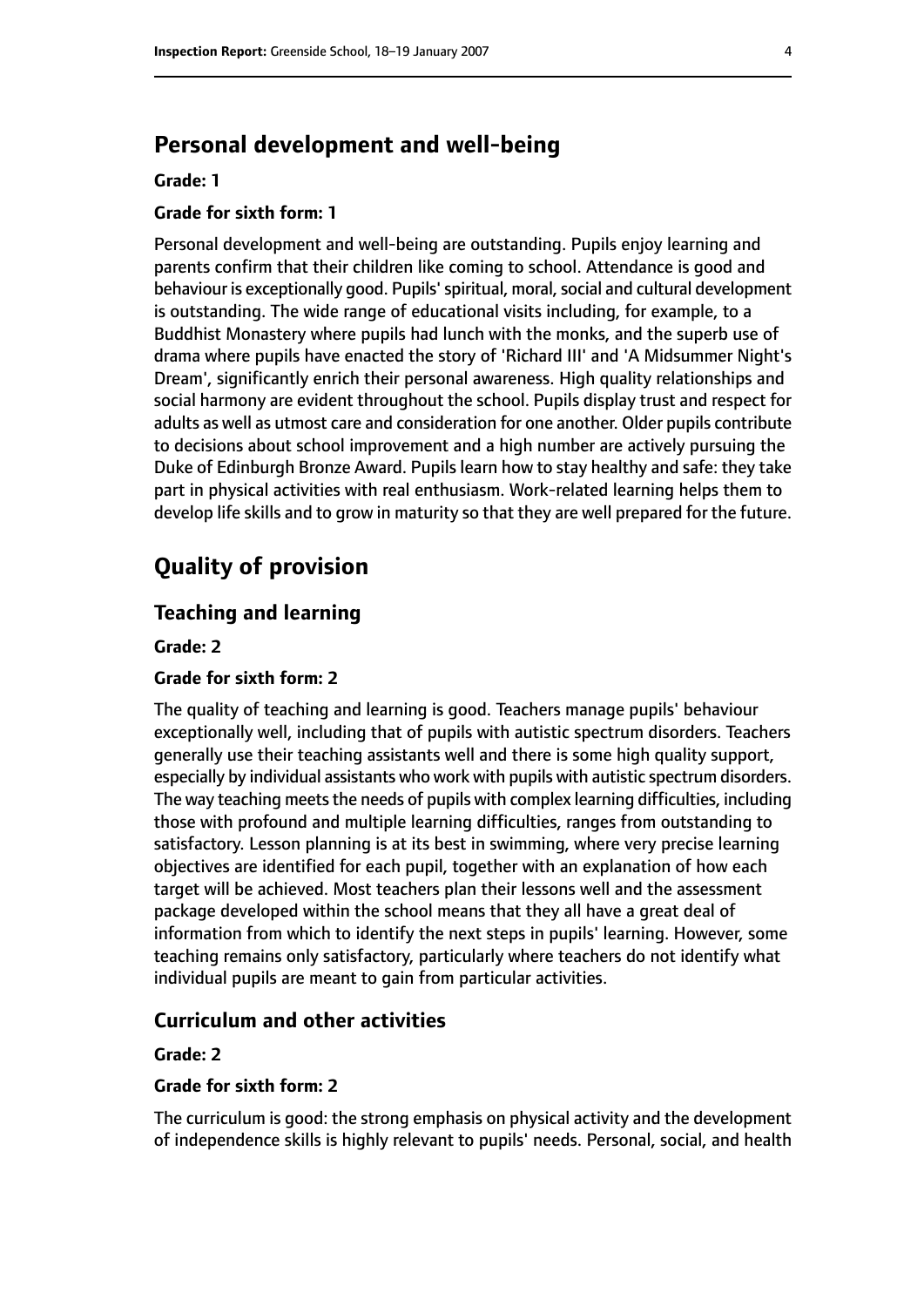education (PSHE) permeates the life of the school, with a clear emphasis on enjoyment of learning and the building of pupils' self-esteem at its heart. Information and communication technology is used well throughout the school to support pupils' learning. The school has developed outstanding links with many other educational establishments. These enable pupils to learn alongside their mainstream peers in PSHE and sport, as well as going some way to overcoming restrictions imposed by inadequacies in the school's accommodation. In addition to the time they spend at college, close partnership between the school and Connexions staff provides students with good work experience placements. For pupils of all ages, learning is enriched by an outstanding range of educational visits and visitors to the school.

## **Care, guidance and support**

**Grade: 1**

## **Grade for sixth form: 1**

Outstanding care, guidance and support underpin pupils' good achievement and outstanding personal development. All the staff ensure pupils learn and grow in a safe and supportive environment, and robust arrangements are in place for protecting and safeguarding them. The school works in close collaboration with health professionals, therapists and other outside agencies in meeting pupils' care and personal needs. Its highly flexible approach to meeting the needs of those with the most challenging behavioural difficulties is exceptionally effective. Partnership with parents is strong and they are kept fully involved in decisions about their children's education and development. The school has a good understanding of how well pupils are doing and individual education plans include clear, achievable targets which are shared regularly with parents and made available to pupils in a pictorial format in many classes.

## **Leadership and management**

#### **Grade: 2**

#### **Grade for sixth form: 2**

Leadership is good. Senior leaders are highly committed to meeting pupils' individual needs and the flexible way the school works around pupils' behavioural difficulties shows how much this vision is shared by all the staff.

Self-evaluation is accurate and senior managers have begun to analyse data to assist them in judging the school's performance. Links with mainstream schools have been used to good effect in improving the quality of teaching. Staff have good opportunities to undertake professional development. As part of their monitoring, managers at all levels undertake lesson observations and the school has made extensive use of external consultants. However, the drive to improve the quality of teaching and learning from within the school is not as rigorous as it could be. As a result, inconsistencies from one teacher to another are not systematically identified and resolved, and the school does not make as much use as it could of the skills of the best teachers in sharing their good practice.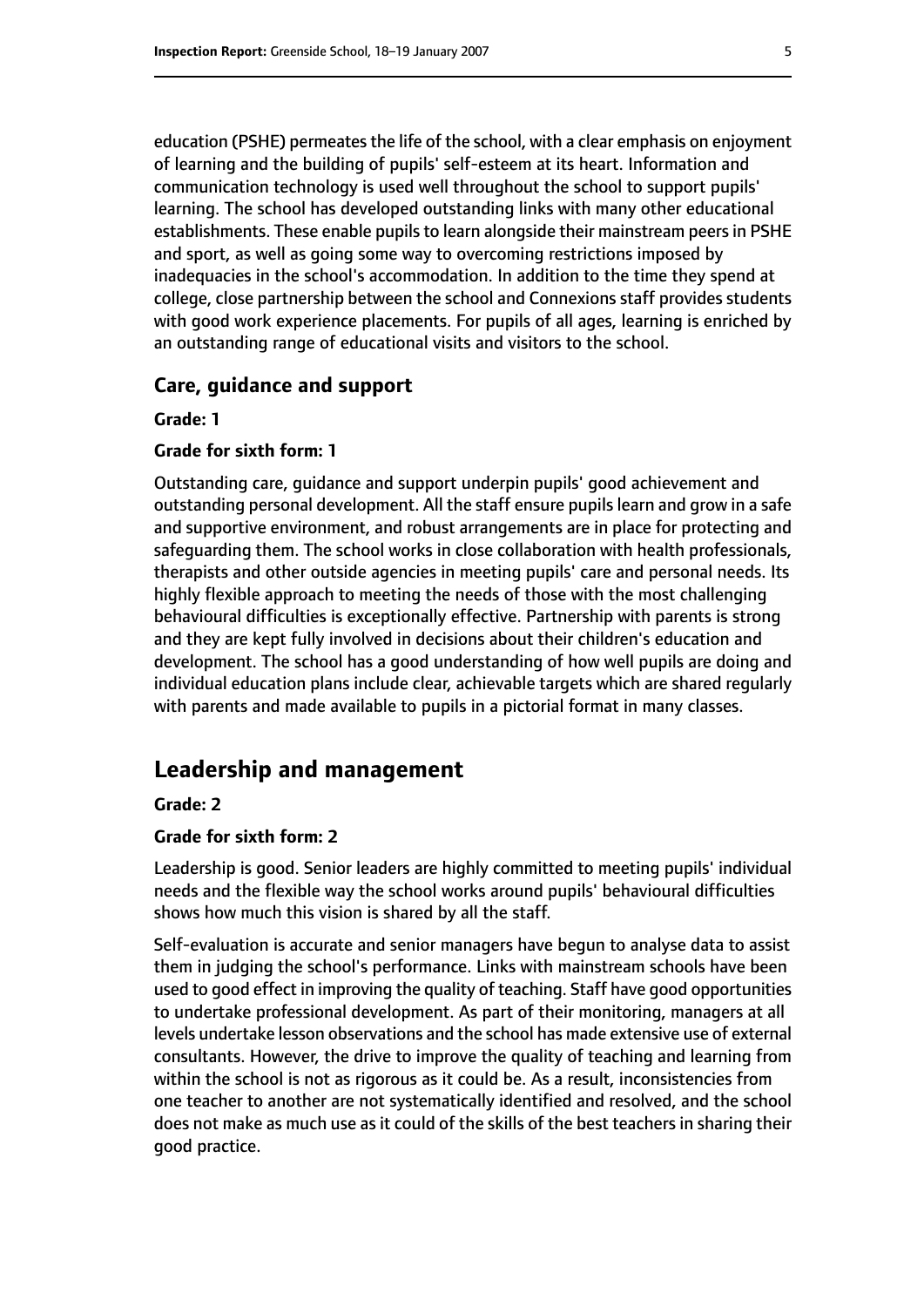Governors make a good contribution to the school. They have an accurate understanding of its work, collect information for themselves and ask perceptive and relevant questions to assist them in decision making.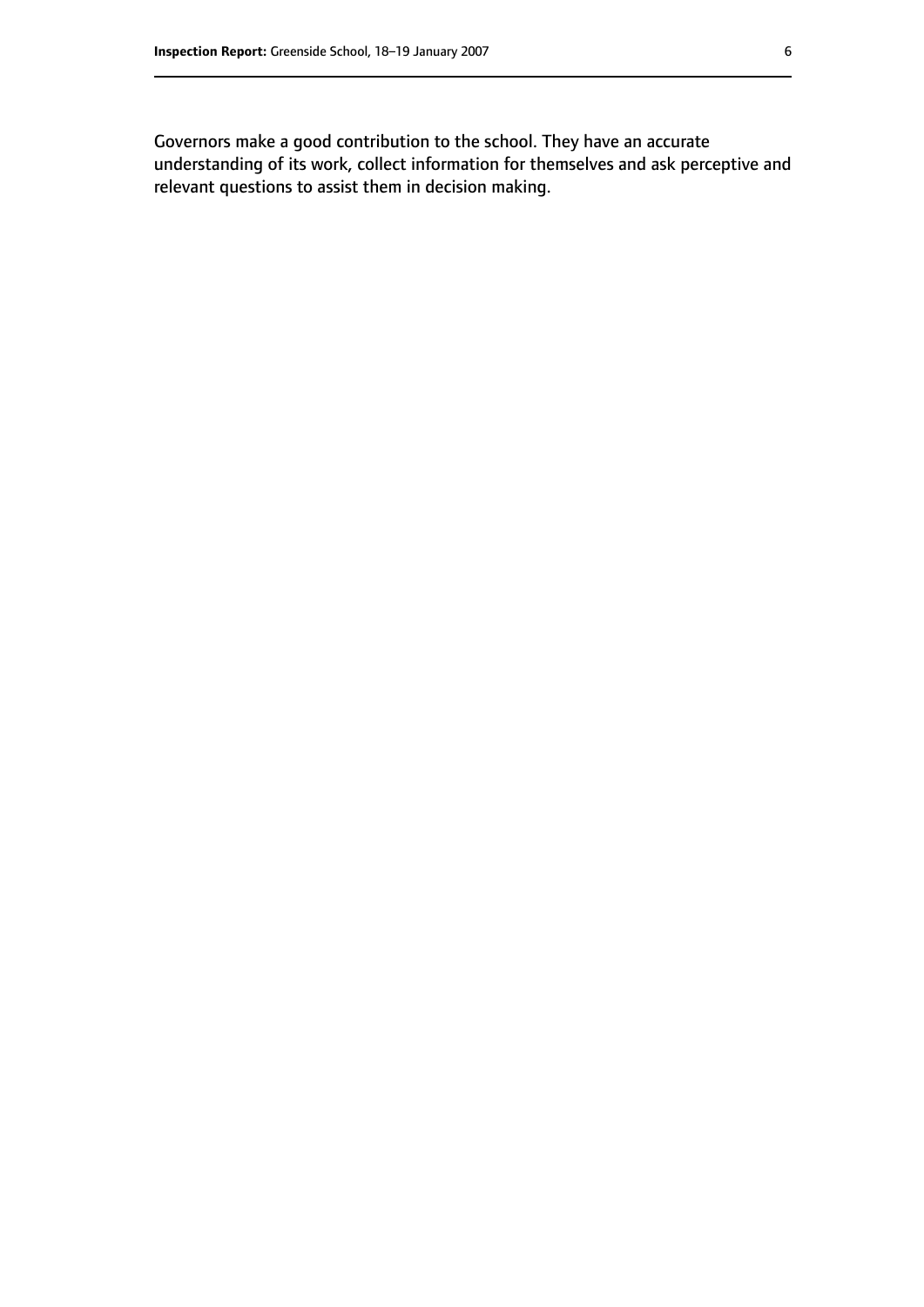**Any complaints about the inspection or the report should be made following the procedures set out inthe guidance 'Complaints about school inspection', whichis available from Ofsted's website: www.ofsted.gov.uk.**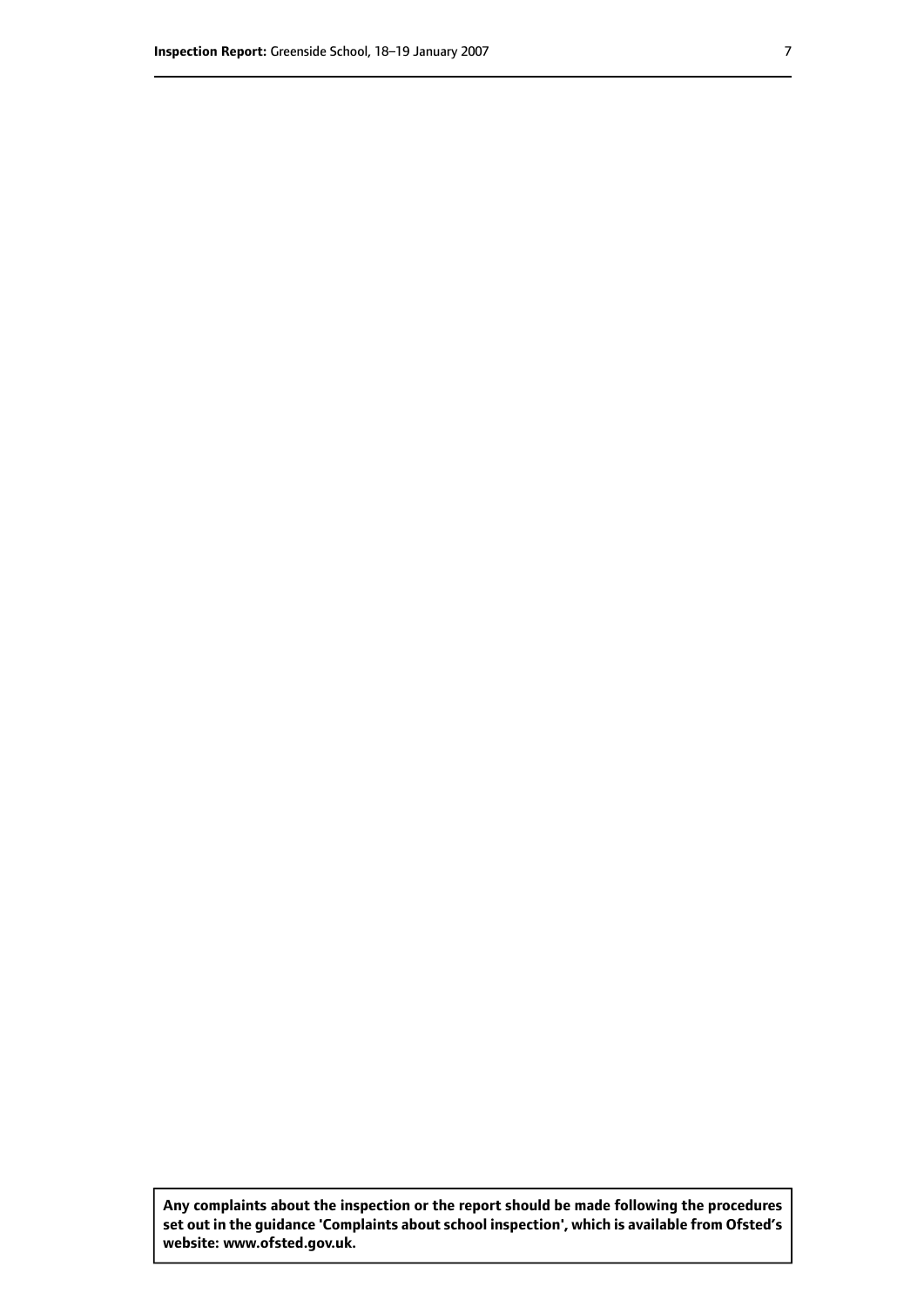# **Inspection judgements**

| $^{\prime}$ Key to judgements: grade 1 is outstanding, grade 2 good, grade 3 satisfactory, $\parallel$ | School         | $16-19$ |
|--------------------------------------------------------------------------------------------------------|----------------|---------|
| and grade 4 inadeguate                                                                                 | <b>Overall</b> |         |

# **Overall effectiveness**

| How effective, efficient and inclusive is the provision of<br>education, integrated care and any extended services in meeting<br>the needs of learners? |     |     |
|---------------------------------------------------------------------------------------------------------------------------------------------------------|-----|-----|
| How well does the school work in partnership with others to<br>promote learners' well-being?                                                            |     |     |
| The quality and standards in the Foundation Stage                                                                                                       |     | ΝA  |
| The effectiveness of the school's self-evaluation                                                                                                       |     |     |
| The capacity to make any necessary improvements                                                                                                         |     |     |
| Effective steps have been taken to promote improvement since<br>the last inspection                                                                     | Yes | Yes |

# **Achievement and standards**

| How well do learners achieve?                                                                               |  |
|-------------------------------------------------------------------------------------------------------------|--|
| The standards <sup>1</sup> reached by learners                                                              |  |
| How well learners make progress, taking account of any significant<br>variations between groups of learners |  |
| How well learners with learning difficulties and disabilities make<br>progress                              |  |

# **Personal development and well-being**

| How good is the overall personal development and<br>well-being of the learners?                                  |  |
|------------------------------------------------------------------------------------------------------------------|--|
| The extent of learners' spiritual, moral, social and cultural<br>development                                     |  |
| The behaviour of learners                                                                                        |  |
| The attendance of learners                                                                                       |  |
| How well learners enjoy their education                                                                          |  |
| The extent to which learners adopt safe practices                                                                |  |
| The extent to which learners adopt healthy lifestyles                                                            |  |
| The extent to which learners make a positive contribution to<br>the community                                    |  |
| How well learners develop workplace and other skills that will<br>contribute to their future economic well-being |  |

# **The quality of provision**

| How effective are teaching and learning in meeting the<br>full range of the learners' needs?          |  |
|-------------------------------------------------------------------------------------------------------|--|
| How well do the curriculum and other activities meet the<br>range of needs and interests of learners? |  |
| How well are learners cared for, guided and supported?                                                |  |

 $^1$  Grade 1 - Exceptionally and consistently high; Grade 2 - Generally above average with none significantly below average; Grade 3 - Broadly average to below average; Grade 4 - Exceptionally low.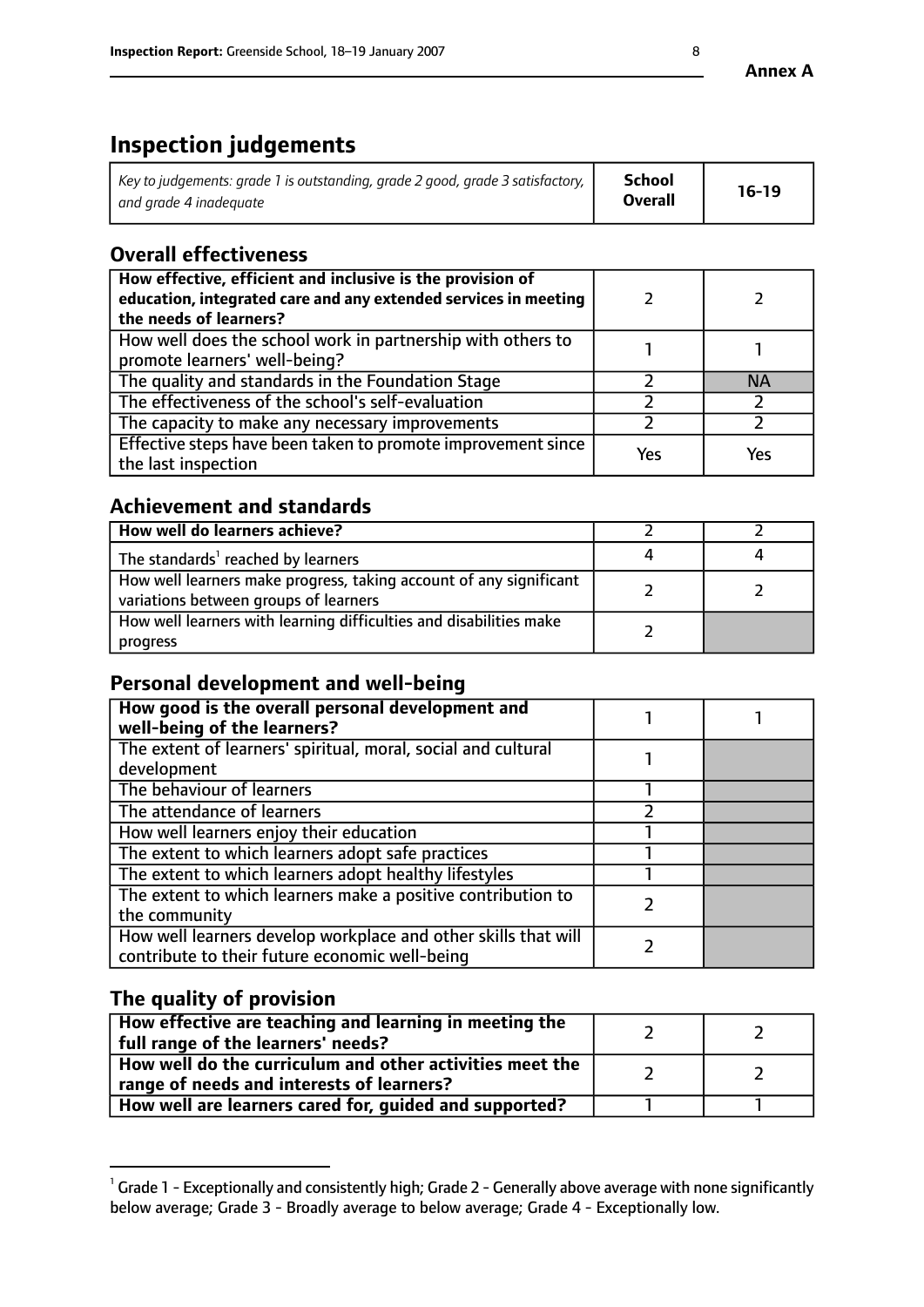# **Leadership and management**

| How effective are leadership and management in raising<br>achievement and supporting all learners?                                                 |     |            |
|----------------------------------------------------------------------------------------------------------------------------------------------------|-----|------------|
| How effectively leaders and managers at all levels set clear<br>direction leading to improvement and promote high quality of<br>care and education | 2   |            |
| How effectively performance is monitored, evaluated and<br>improved to meet challenging targets                                                    |     |            |
| How well equality of opportunity is promoted and discrimination<br>tackled so that all learners achieve as well as they can                        | 7   |            |
| How effectively and efficiently resources, including staff, are<br>deployed to achieve value for money                                             | 7   |            |
| The extent to which governors and other supervisory boards<br>discharge their responsibilities                                                     |     |            |
| Do procedures for safeguarding learners meet current<br>qovernment requirements?                                                                   | Yes | <b>Yes</b> |
| Does this school require special measures?                                                                                                         | No  |            |
| Does this school require a notice to improve?                                                                                                      | No  |            |